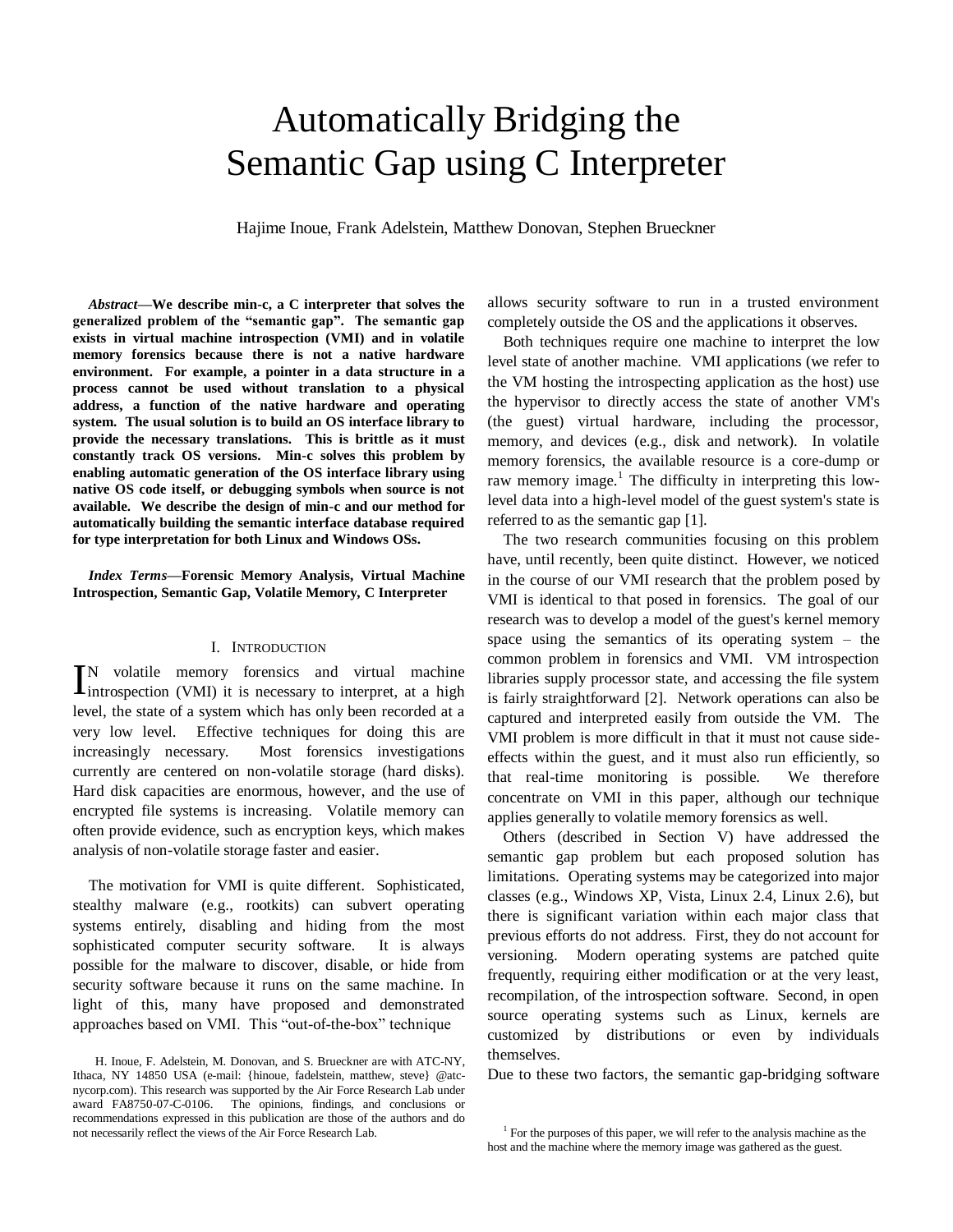

Fig. 1. A comparison of a security monitor using VM introspection with min-c (left) and similar software hosted in the traditional manner (right).

of previous efforts have been prototype implementations written for specific kernel versions that are brittle in the face of changes to those kernels. In addition, each previous effort required manual labor to acquire detailed knowledge of each guest's data types (including the fields of aggregate types) and magic numbers (i.e., memory locations, including relative offsets within aggregate types). This manual labor can include inspection of available files (e.g., symbol tables, header files, source code), reverse engineering, kernel debugging, and trial-and-error coding. For example, Volatility [8], the most popular tool for volatile memory forensics, only supports Windows XP; it does not yet support Windows Vista or Windows 7.

Based on the shortcomings of previous efforts, we determined that a useful solution for bridging the semantic gap should be both general and automatic. That is, it should enable us to run any version or distribution of a major OS class without recompilation of the introspection code and without the need for manual intervention in the process.

Finally, a solution that bridges the semantic gap should minimize the distinction between guest and host. It should be easy to reuse and port security software. Developers should not need to learn an introspection API or language, as previous solutions have required. In short, we want our introspection layer to be invisible—host code should look and run as if it were in the guest.

Given these desiderata, we implemented a C interpreter, linked with an introspection library. It currently runs a large subset of the C90 standard. $2$ 

In addition, we have generated semantic reconstruction libraries that allow us to automatically locate and properly interpret data structures in both the Linux and Windows kernels. We call our semantic gap-bridging software min-c, which integrates our C interpreter and semantic reconstruction libraries. Fig. 1 shows how we use introspection and min-c to achieve our objectives and compares them to traditional non-introspective security software running inside a guest.

Min-c is an abbreviation for "EXAMIN-C." EXAMIN is a commercial project with the goal of developing a testing platform for containing, triggering, analyzing, and reverse engineering stealthy malware. It is a VM-based workbench based on the Xen hypervisor that employs VM introspection to provide high-assurance detection of stealthy malware on both Windows and Linux platforms. EXAMIN incorporates a number of practical tools based on our introspection

 $2^2$  C90 was chosen for its ease of implementation. We may switch to C99 in the future. The interpreter does not currently support some data types, such as ones we have not encountered in the Linux and Windows kernels (e.g., floating point).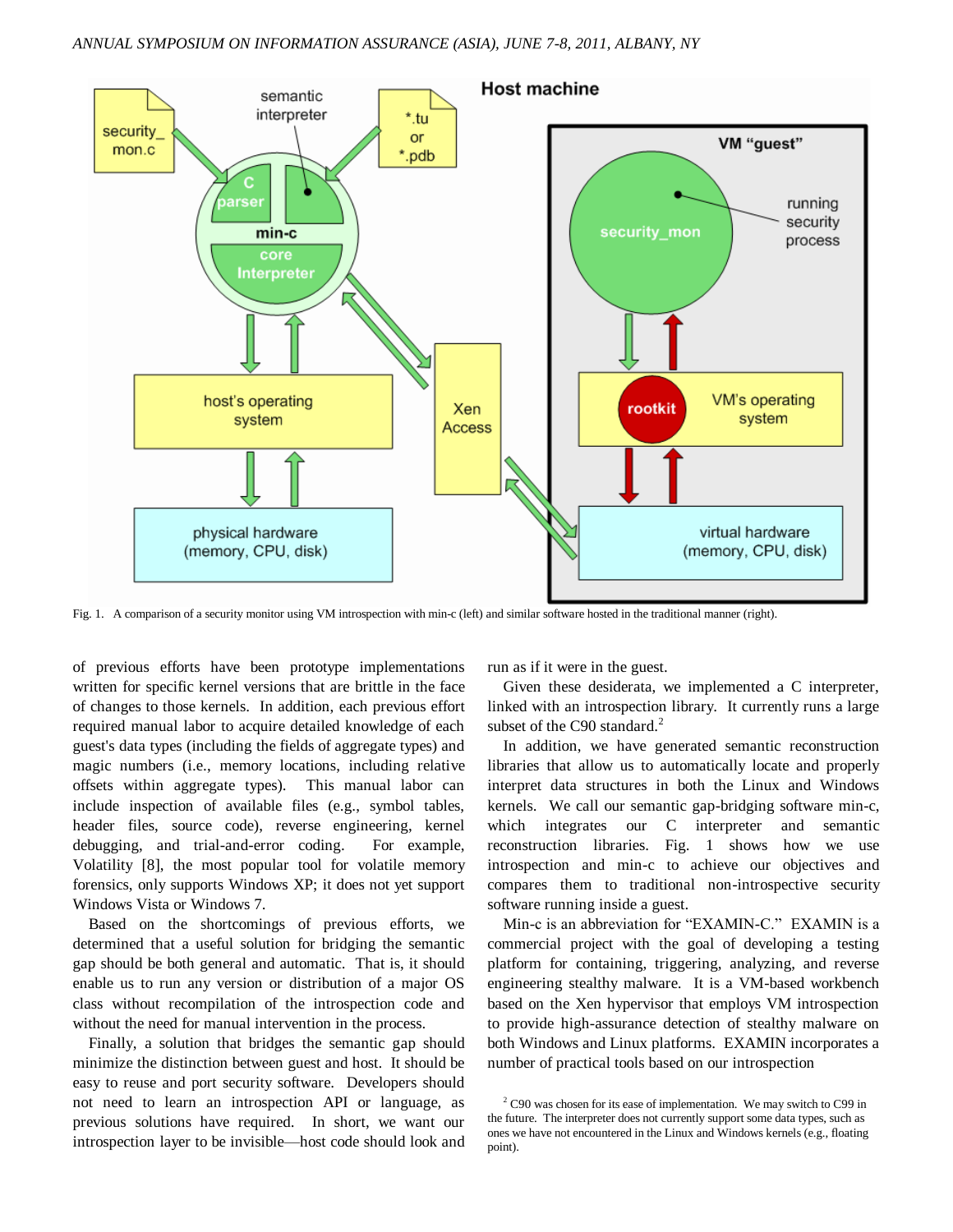

Fig. 2. Memory layout of a min-c application. Interpreter translates pointers by subtracting map offset stored in address map from pointers in mapped regions.

techniques, including integrity monitors and cross-view checkers.

Min-C forms the core of EXAMIN. In the rest of the paper, we describe how min-c solves the various problems involved in practical VM introspection and bridging the semantic gap. We begin by presenting our min-c design. We first describe how we automate the gathering of kernelspecific semantic information and then how we integrate this information with our C interpreter. Next, we describe our current applications of min-c. Finally we discuss the limitations of our approach and describe future and related work before concluding the paper.

## II. DESIGN

The min-c interpreter consists of the following four components, each of which we subsequently describe in detail:

- 1. the introspection library,
- 2. the C parser,
- 3. the core interpreter, and
- 4. the semantic interpreters.

We used the open source XenAccess library to provide VM introspection of the Xen hypervisor [3]. We modified XenAccess to provide the ability to memory map a range of contiguous virtual memory from the guest into the host's address space. This is the principal introspection mechanism. XenAccess also provides access to files, enabling volatile memory forensics investigations as well.

We built the C parser with the aid of the TreeTop parsing library for the Ruby programming language [4]. The C parser reads in the source text and generates custom bytecode. Our parser performs type checking, but our custom bytecode instruction set does not embed type information such as size or offset information. Instead, type information is retrieved (for host datatypes) or calculated (for guest datatypes) during execution, because the version of the OS is not determined until runtime.

The core interpreter executes the bytecode generated by the parser. It uses the XenAccess library to map guest kernel memory into the host's address space and then operates on that memory similar to the way it operates on unmapped memory. The only exception is in the use of pointers: the address space mapped into the host makes pointers

inconsistent. A variable referred to by a pointer in the guest has a different address on the host. The min-c interpreter keeps track of which portions of memory are mapped in from the guest and translates pointer addresses appropriately.

Fig. 2 shows how the map of the physical memory of guest OS is mapped into the process space of min-c. In the figure, the OS memory is contiguous in physical memory, which is usually the case. It is also possible to map the virtual address space of a user process, which is usually not physically contiguous, into a min-c application. A min-c application has five

logical memory areas: the mapped memory from the guest, the min-c interpreter itself, the min-c application's code (local code), its heap (local data), and the address map.

The address map is used by the interpreter to translate pointer addresses. It is a table which describes the mapping between the virtual address space of the guest and the virtual address space of the min-c application. When a min-c application reads a pointer, the interpreter consults the table to determine if it is in a guest-mapped space. If it is, then the pointer is read from the mapped space and then the map offset between the two spaces is added so that the new pointer is accurate. Note that the interpreter must understand that the value being read is a pointer. Applications that treat pointers as integers will not have these values properly translated. Thus, developers need to take particular care with types or memory corruption will immediately result.

Our semantic interpreters provide type and layout information for data structures within the guest. Semantic view reconstruction begins with an address and a type. If we have information about the type, we can then understand the region of memory specified by the address in terms of operating system semantics. If the type contains a pointer, we can then recursively apply this procedure to the address and type referred to by the pointer. In this way, we can rebuild the semantic meaning of the address space within the guest.

In Section V, we describe the manual and debuggeroriented procedures previous efforts have used to generate a semantic view of the guest's memory. As discussed in Section I, the procedures used in previous efforts are brittle and difficult to use with heterogeneous systems. In order for our semantic interpreters to automatically reconstruct a semantic view of the observed guest kernel, we need the data structure layout created by the compiler. For Linux, compiling the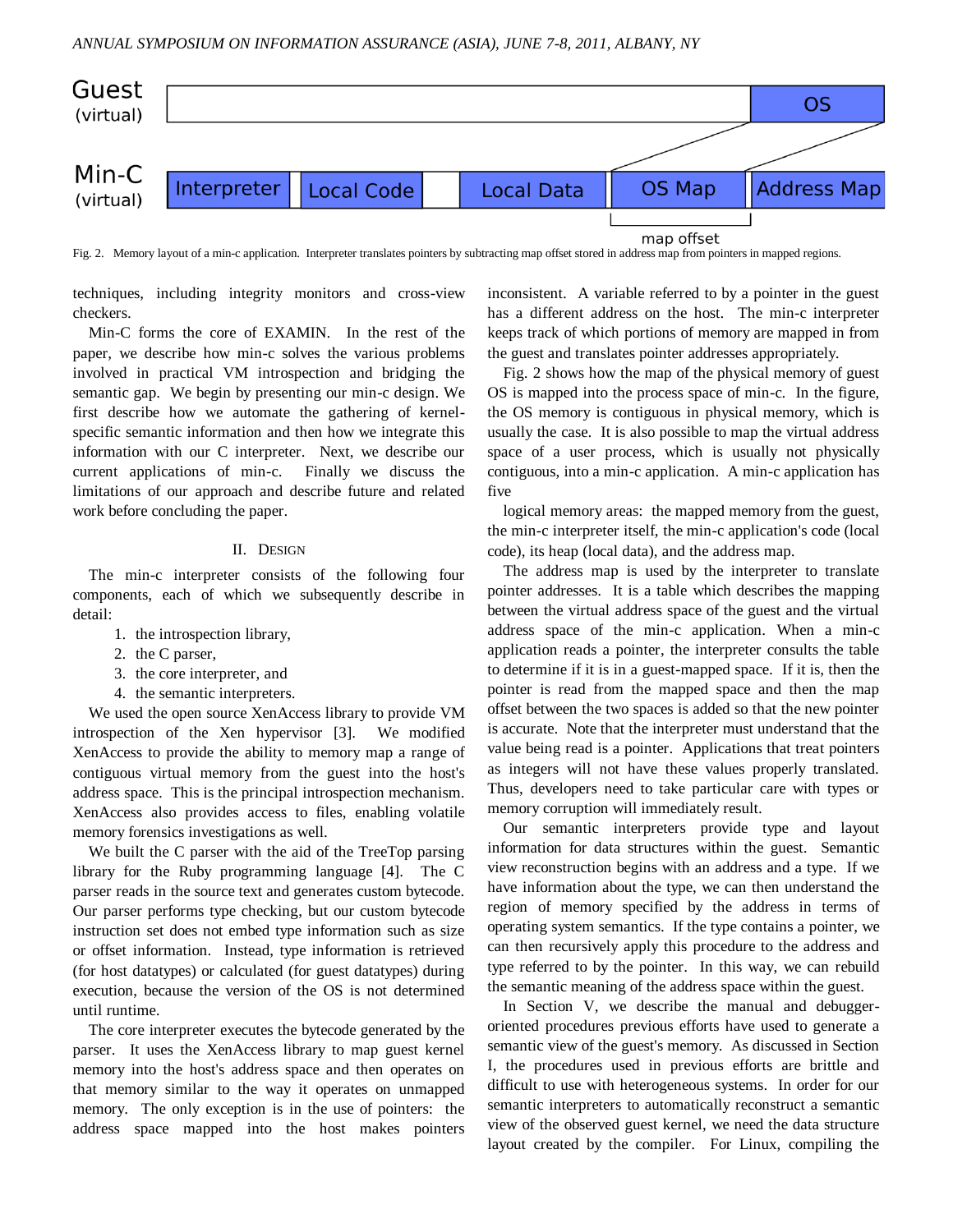observed kernel with debug symbols would give us access to this information, but unfortunately this would change the resulting image. For Windows, source code is not available so recompilation is also not an option. We extract the data structure information using a unique procedure for each major class of operating system, as follows.

For Linux, the GCC compiler can output a kernel's intermediate representation as a flat file database (.tu) in text format using the --fdump-translation-unit flag [5]. Since source code and kernel configurations are available for each Linux distribution, we can recompile each kernel of interest in this manner a single time, and use the resulting .tu files for all subsequent introspection activities. We do not need to replace the original guest kernel with the recompiled one because they are identical (We delete the recompiled one, saving only the .tu files generated by the compilation process). The objective is to generate the equivalent of debugging information without having to compile the kernel with a debugging flag. The .tu files give us access to the type, size, and layout information needed to automate semantic view reconstruction. Addresses are not available in the intermediate representation (these are generated by the linker), so we use the System.map file generated by the kernel compilation process (and usually exported in the /boot directory) to obtain them. The System.map file gives us exported addresses, but does not give us other important addresses, such as the location of the system call table, which we obtain through forensic processes that are automatable for each major kernel version.

For Windows, the compiler generates a Program DataBase file (.pdb) that contains the necessary symbol and type information [6]. An executable file (.exe or .dll) stores the name of its associated .pdb file as well as the version (specified by a globally unique identifier and age value). PDB files can be made available by an application developer, or in the case of Microsoft's executables (such as the Windows XP, Vista, and 7 kernels), are downloadable from Microsoft's Windows Symbol Server. Dynamic Link Libraries (DLLs) export public symbols for use by other applications but non-public symbols are stripped out during the compilation process. PDB files contain both public and private symbol information, such as addresses, as well as function signatures and their locations. Addresses are stored as Relative Virtual Addresses (RVAs) that are simply offsets from the start of the file when loaded into memory [7]. PDB files also contain data type information similar to that available in Linux .tu files.

Not all relevant information is provided by PDB files. Many internal data structures are not described, nor are many addresses which are useful for VMI or forensics. When structures or addresses are not available, developers in min-c can supplement this with files written in C. This is a key advantage of min-c, since it allows developers to augment the interface library and analysis scripts in the same language

they use to write native OS code itself, and in a way that makes calls to the interface library implicit, as we show in the next Section.

Fig. 1 shows how four parts (the introspection library, Cparser, core interpreter, and semantic interpreter) compose the min-c interpreter and conduct semantics-aware VM introspection of a guest's kernel. A complete program is created when min-c extracts, interprets, and combines the source code (.c) file with the semantic information database (.tu or .pdb) files. The core interpreter uses local resources to execute, but redirects introspection queries to the guest via XenAccess. It accomplishes this by tracking and maintaining consistency of separate data types and pointers for each domain.

| <b>TABLEI</b><br>PROGRAMS FOR LISTING LOADED MODULES<br>WITHIN A GUEST VM RUNNING LINUX 2.6 KERNEL                                                                                                                                                                                         |
|--------------------------------------------------------------------------------------------------------------------------------------------------------------------------------------------------------------------------------------------------------------------------------------------|
| XenAccess Specific Partial Listing                                                                                                                                                                                                                                                         |
| xa read long sym(&xai, "module", &next module;<br>list head $=$ next module;                                                                                                                                                                                                               |
| while $(1)$ {<br>memory=xa_access_virtual_address(&xai, next_module, &offset);<br>$if(memory == NULL)$ {<br>perror("failed to map memory for module list pointer");<br>goto error_exit;<br>∤<br>memcpy(&next_module, memory+offset, 4);                                                    |
| $if(list\_head == next\_module)$<br>break;                                                                                                                                                                                                                                                 |
| $\frac{1}{2}$ Note – the module struct that we are looking at has a string directly<br>following the next/prev pointers. This is why you can just add 8 to get the<br>name. See include/linux/module.h for more details. */<br>$name = (char*)(memory+offset+8);$<br>printf("%s\n", name); |
| munmap(memory, xai, page_size);<br>ł                                                                                                                                                                                                                                                       |
| Min-c Equivalent                                                                                                                                                                                                                                                                           |
| /* Pull address from System.map */                                                                                                                                                                                                                                                         |

extern struct list\_head module\* modules; struct list head\* next  $module = modules$ ;

while(1)  $\{$  struct module tmp; next\_module = next\_module->next;  $if (modules == next module)$  break; tmp = list\_entry(next\_module, struct module, list); puts(tmp->name); puts( $\lq\$ n'');

}

# III. CURRENT APPLICATIONS

We currently use min-c within our EXAMIN platform for

On the top is a partial source listing that uses only the XenAccess library. On the bottom is the mini-c version. Note: We ignore locking in this example.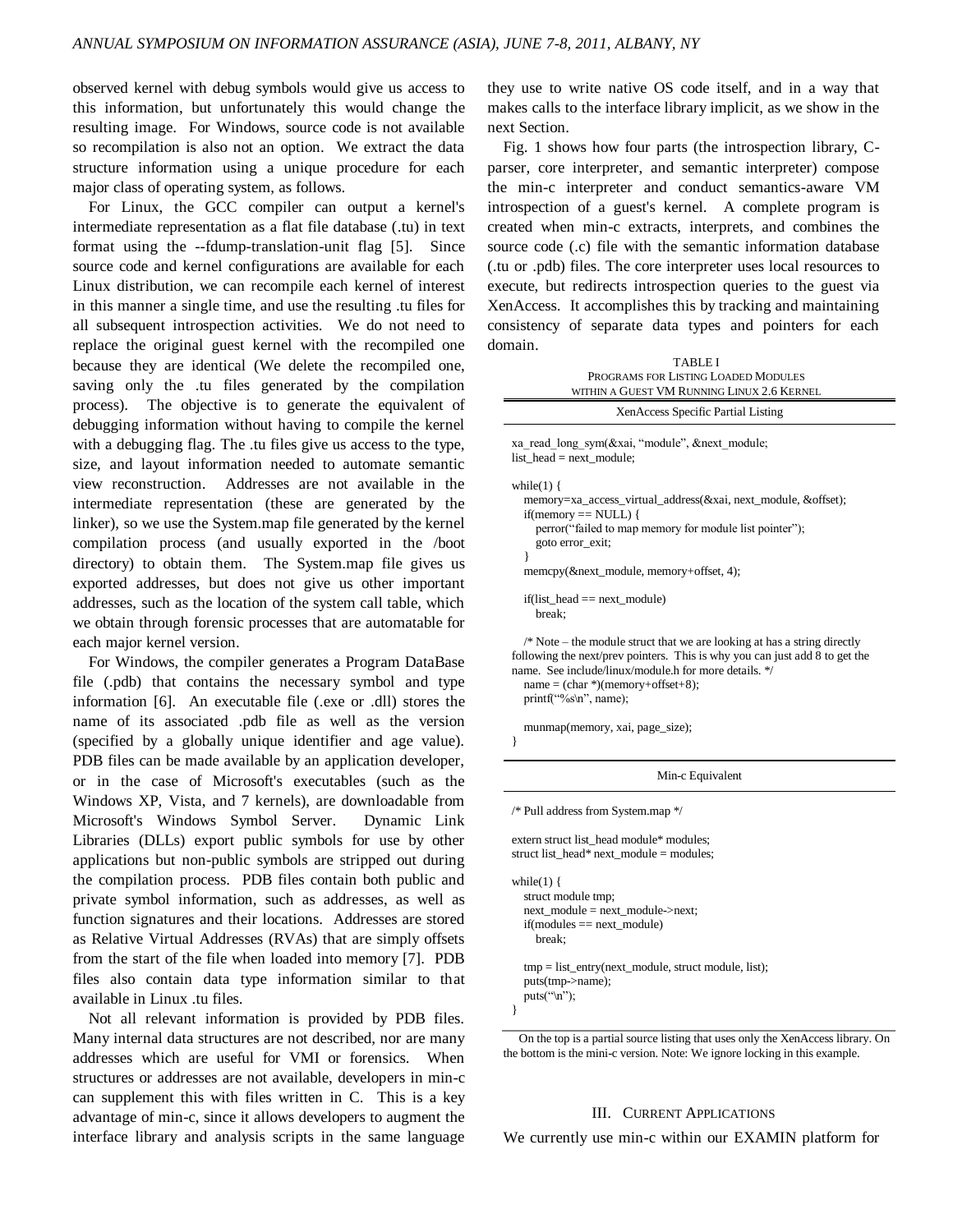cross-view checking and integrity checking. Rootkits hide their presence from both user-space and kernel-space applications. Cross-view checking tools compare the state of the guest as reported from within (the guest) with that reported from without (the host) using VM introspection. Differences often indicate that stealthy malware has infected the host.

The min-c interpreter makes it much easier to write crossview checking tools. To illustrate, consider Table I, which shows the listing for VM introspection code that outputs the list of modules running in a Linux system. Using only the XenAccess VM introspection library, the code is awkward, and relies on hardcoded offsets for linked-list pointers and the name string. Min-c, however, automatically reconstructs a guest kernel's datatypes and offsets, so its code is identical to that written for a kernel module. It is shorter, easier to understand, easier to write, and will run on many different versions of Linux, since the structure is interpreted at runtime, instead of compiled.

Our integrity checking tools monitor portions of the guest kernel's memory to detect tampering. During execution, the kernel code and many of its variables should not change frequently after initialization. For our EXAMIN implementation, integrity checking tools repeatedly poll code and selected structures, such as the system call table or interrupt descriptor table, for modification. Changes can indicate a rootkit infection.

Our integrity checking tools can also take advantage of min-c's semantic reconstruction capabilities. Rather than simply detecting a change to a data structure, we can describe the change. For example, when the system call table is "hooked," min-c can provide the name of the specific call that was altered and locate the memory space to which it now points.

## IV. DISCUSSION

The min-c interpreter effectively achieves our goals; it automatically bridges the semantic gap in a manner that is general to major kernel classes. Users do not have to learn a new API or language, and can use the native language (C) of the operating system to write scripts that look like kernel code running in the guest.

We have rewritten the larger examples provided with XenAccess in min-c style. $3$  We have scripts identical to code written for the kernel, which execute properly for multiple versions of Windows and Linux. Our scripts list current processes and drivers (modules in Linux). We have developed cross-checkers for the system call tables for Windows and Linux which will inform administrators when the system call table has been modified, and which system

calls have been hooked, which can help identify which rootkit is responsible.

This functionality forms the basis of our EXAMIN system, which is intended as a malware incubator. We can easily write new monitoring scripts for the system. Debugging is quite easy; we find that we can write Windows drivers and Linux modules to monitor kernel state directly, and then run them in min-c.

EXAMIN is clearly beneficial as a security and reverse engineering tool. It also can be useful as a tool to aid digital forensic analysis, in particular analysis involving live systems and volatile data, such as live memory. The interest in live memory analysis is growing rapidly, and while many advances have been made in recent years, there are relatively few tools to bridge the semantic gap.

Volatility [8] is probably the best known tool to conduct memory analysis, but until recently it relied on a pre-existing memory image. Simply getting the memory image can be challenging [9]. We became aware during the implementation of min-c that the Georgia Tech group responsible for XenAccess added hooks that enable Volatility to access live VMs, giving it similar introspective capabilities to min-c [10]. Similarly, XenAccess also supports access to memory dump files. While Volatility currently has more analysis tools than min-c, we believe that the min-c approach is superior because new tools for Volatility must be written in Python and use explicit translation libraries. Min-c can make writing new tools much easier. New system analysis tools will use or reuse code that is almost identical to the equivalent kernel C code. It also allows a single tool to target multiple versions of an OS, because the interpreter links in the appropriate translation library at runtime. With Volatility, this is not possible.

Because EXAMIN uses VM introspection, it has essentially no impact on the running system and is very unobtrusive. These qualities are highly desirable for forensic analysis [9]. EXAMIN can help analysts conduct an investigation of a running system to find data that may only reside in memory, or may locate data that are essential for a traditional disk analysis, such as whole-disk encryption keys, whose absence render the data on a disk useless.

#### *A. Limitations*

There are still several limitations to min-c that hinder its application to other problems.

First, we cannot read guest memory that is paged out to disk. This is not a problem with our current EXAMIN objective of kernel monitoring because kernel memory for the kernel structures that are required by our tools is never paged out.<sup>4</sup> To monitor guest memory for user-space applications would require modification of the guest: injecting code to induce page faults, causing the desired application pages to be read back into core. Although this is possible, our current

<sup>&</sup>lt;sup>3</sup> The minor examples supplied by Xen Access are implicitly provided by min-c functionality.

<sup>4</sup> Volatility does not have this ability, either.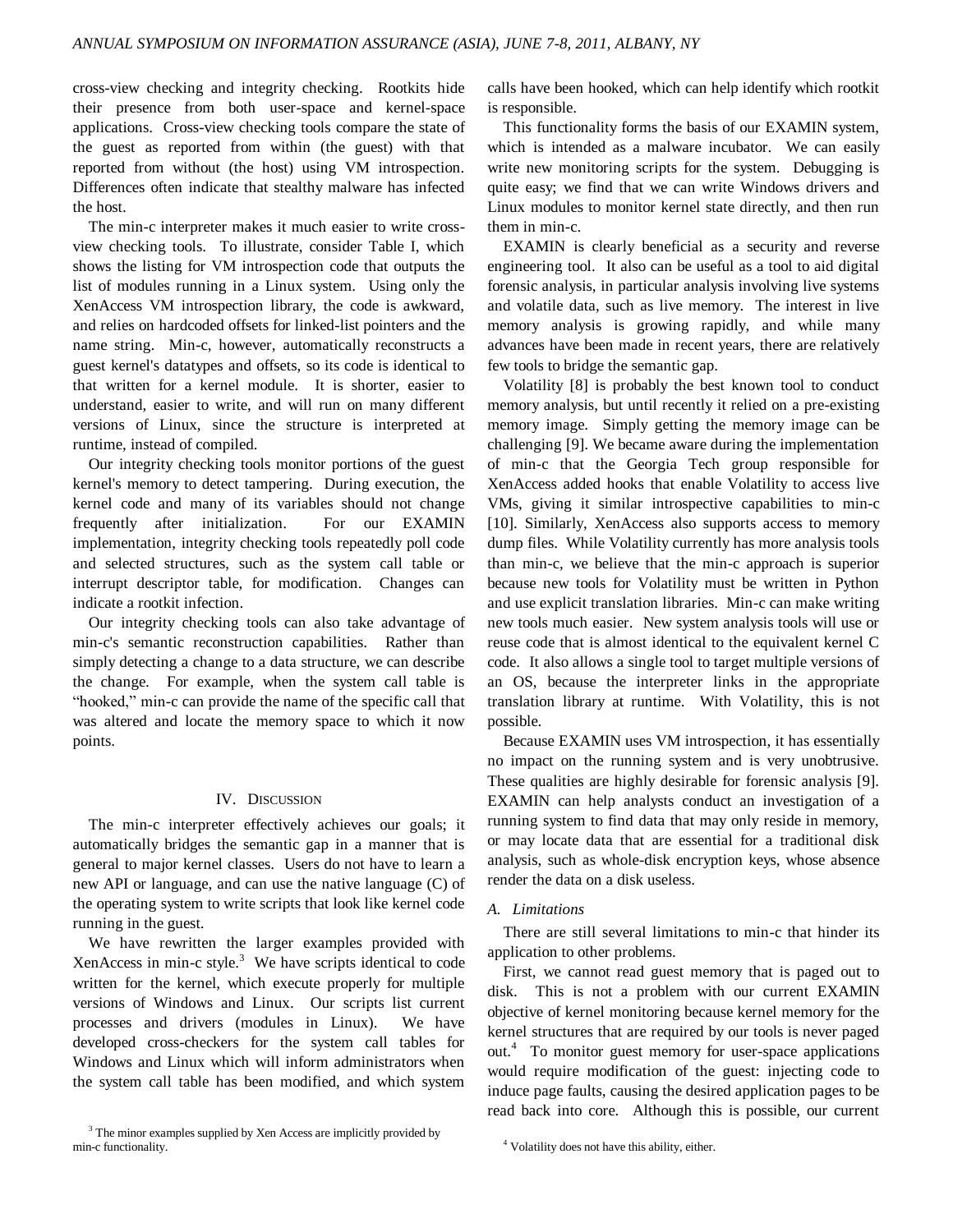goals are to perform introspection without directly tampering with the guest, allowing security services to remain invisible.

Currently, no volatile forensics applications support examination of paged-out memory, either. It may be more straightforward to implement support for this for forensics, where everything is on a file system, than on an executing system where memory and the file system monitoring must maintain consistency.

Also, because our introspection method is based on polling, we cannot detect changes when they are quickly reversed. This possibility becomes less likely if our scripts poll more often, but the cost is decreased performance. We can fix this problem using memory access alerts (Section IV-B), but this will require modifications to the Xen hypervisor.

Because persistent malware is much more likely to be detected through file system virus checkers or similar software, we believe memory-only rootkits are becoming more common, and the min-c approach is most effective against them.

Third, the performance of min-c is limited by the fact it is interpreted rather than compiled. There are two reasons for choosing to run interpreted. First, data structure layout differs depending on patch-level in Windows and kernel configuration and compiler version in Linux. It is convenient to have one introspection application script that is useful for every guest of a major class instead of requiring new compiled versions for every kernel upgrade. This could be partially mitigated by having a just-in-time (JIT) compilation system, but this still would not mitigate the second problem: that of pointer translation. We map guest kernel memory into the min-c address space on the host using Linux's mmap. Our interpreter properly converts pointer values from addresses on the guest to addresses in the min-c address space. Because the introspection library does not allow us to specify a target address for mmap, we cannot calculate this address ahead of time. We could fix this with more complicated logic in a JIT compiled approach if greater performance is required.

Fourth, min-c is strictly a C interpreter. It does not interpret C++ code, nor can it import C++ datatypes (classes) for either Linux or Windows. This is acceptable for our current applications because the target is the kernel, which is typically written in C.

## *B. Future Work*

Our min-c interpreter is still incomplete. There are still several features we believe will make it more useful.

Two features would enhance min-c for both digital forensics use and VMI:

### *JIT Compilation*

We plan to port min-c to the LLVM framework [11]. LLVM is a toolkit for writing interpreters, virtual machines, and compilers. LLVM would vastly increase performance and allow us to support many languages.

### *OS Fingerprinting*

At the moment, the operator must specify the correct version and patch level for the guest in order for the interpreter to identify the appropriate .pdb or .tu files needed to interface with it. We intend to automate this so that version information is automatically deduced by min-c on startup. On Linux, this information is usually available in the /proc/version file and is represented in memory by the init\_uts\_ns variable. Unfortunately, this variable's address differs by version and configuration, so it is not straightforward locate it and perform the check. The process is easier on Windows because the executable files themselves store the name and version of the associated .pdb file. It is a simple manner to parse the executable on disk to correctly identify the correct .pdb file. Pagel has described an effective method for fingerprinting Windows [12]. This is particularly important for digital forensics. While it is likely that operators will know what operating systems are running in their VMs, forensics investigators often receive images with no other information describing them.

Three other potential features would be VMI specific, and would require modifications to the hypervisor or XenAccess layer:

#### *Synchronized Access*

Access to many OS data structures is synchronized using locks. If a structure is locked (being modified) when we attempt to read it, it may be in an inconsistent state, causing our interpreter to make incorrect semantic interpretations. An appealing approach is to lock the data structures from the interpreter, allowing us to properly access these extended data structures. Our interim method is to pause the guest and check that the data structure is unlocked. If so, we read it, otherwise we briefly execute the VM and try again. Note that this procedure can act as a spin lock.

#### *Memory Access Alerts*

A highly desirable feature would be the ability to raise an alert when the guest writes to, reads from, or executes within a specified address range. This alert could cause the execution of an arbitrary script. It would also obviate the need for polling and enable EXAMIN's integrity tools to immediately discover when changes are occurring and prevent rather than detect intrusions. Memory alerts on read or execute operations could act as breakpoints, allowing minc to operate as a scriptable debugger. VMware's VMSafe introspection library supports memory triggers, but requires that a VM be booted in a special introspection mode [13]. It is impossible to start or stop monitoring during VM execution. We prefer XenAccess's ability to start and stop monitoring of any VM at any time.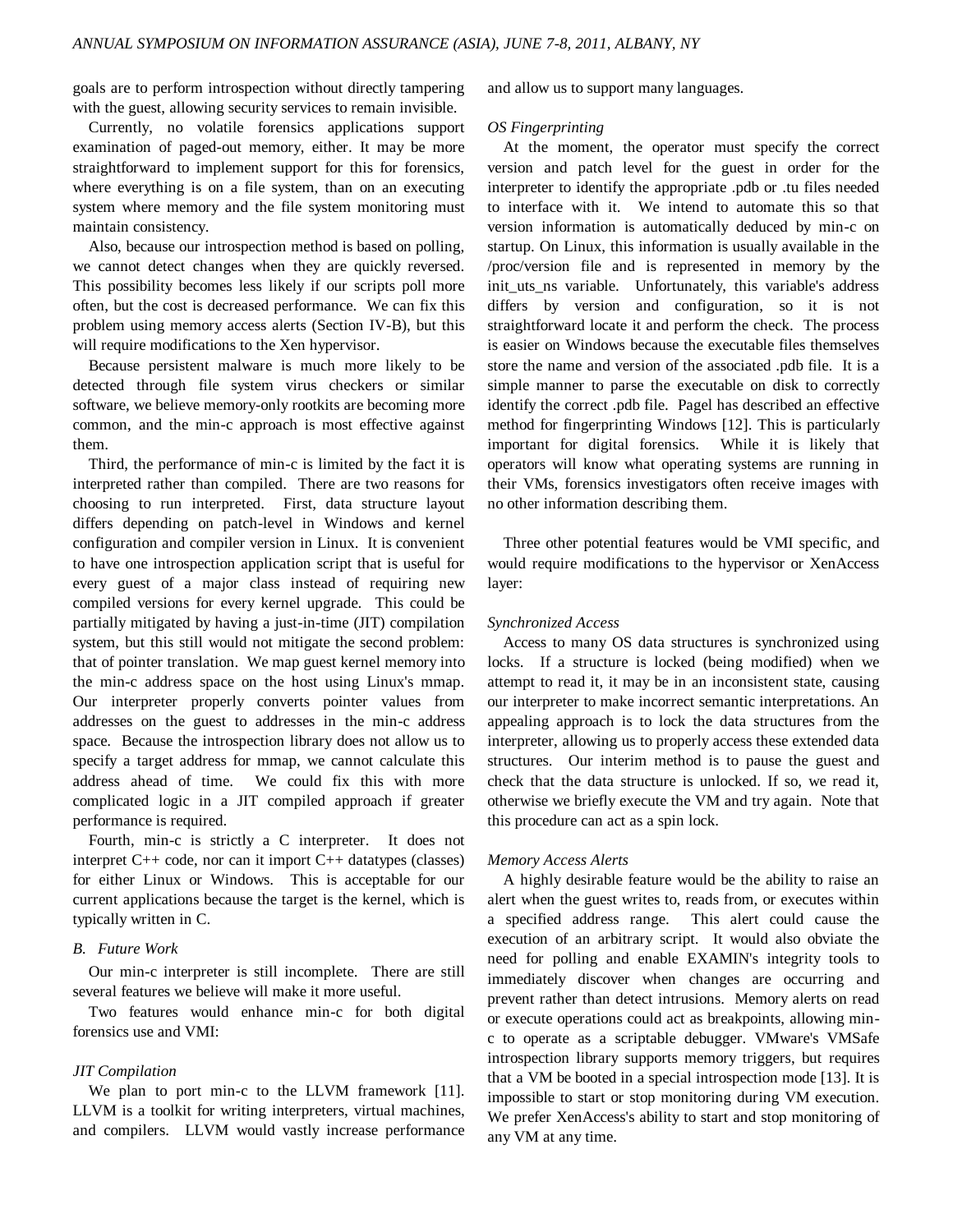## *Replay*

Finally, we consider the ability to rollback execution of the guest to any point in the past to allow examiners, when anomalies are discovered, to hunt down their origins. This would be similar to the ReVirt system [14], but with usability perhaps more similar to UndoDB [15].

## V. RELATED WORK

Most research on the semantic gap is specific to VMI. The Volatility project appears to be the basis of digital forensics research on volatile memory research. There has been recent work towards automated generation of this OS library. Case, Marziale, and Richard [16] demonstrated automatic generation of the Volatility OS library using .pdb files. Okolica and Peterson [17] use a similar strategy. Our work is more general, in that we also enable specification using C, which allows us to support Linux and other operating systems. The C preprocessor in particular allows us to support multiple OSs in a compact, clear way.

The VMI techniques described in this paper require access to a guest VM's state via the hypervisor. The open source project XenAccess [3] facilitates this process for the Xen hypervisor, and VMware's VMsafe [18] provides access to information from some of VMware's hypervisors. Both projects are fairly young and do little more than acquire the state of virtual hardware and do little to bridge the semantic gap with the guest OS, although XenAccess includes some sample modules that interpret structures in kernel memory.

The problem of creating high-level semantics from lowlevel hardware information acquired by VM introspection was identified by Chen and Noble [1], who applied the term "semantic gap." An early solution for bridging the semantic gap was implemented by Garfinkel and Rosenblum [19] in their Livewire prototype. The approach used a Linux crash dump analysis tool [20] as an "OS interface library." However, this approach applies only to kernels which have been compiled using non-standard flags (including debug symbols). Our approach allows us to run the same kernels that ship with standard Linux distributions, without requiring recompilation. Also, their tools are specific to Linux while our approach works with Windows kernels as well.

Many techniques useful in VM introspection are common to digital forensics. Several toolkits have been written that interpret physical memory images. Toolkits include idetect [21], Windows Memory Forensic Toolkit [22], the Volatility Framework [8], VADTree [23] and FATKit [24]. Others try to search memory directly, without fully rebuilding semantic representations. This is called "memory carving"; Schuster's DFRWS '06 paper is an example [25]. Carving is typically focused on a limited set of non-kernel datatypes and does not deal with memory layout, and is therefore insensitive to specific OS version and patch level. However, it is much less

capable than the previous approaches that try to bridge the semantic gap by interpreting kernel structures, and therefore only support a limited range of OSs.

A common technique to bridge the semantic gap is to locate known structures in memory (by symbol table lookup, access to source code, or by scanning memory for matches) and then traverse and interpret these structures. This technique is used by [26], [27], [28], [29], [30], and [31]. These efforts rely on the manual process of locating ``magic numbers'' (structures addresses, their internal data types, and relative offsets), and writing the equivalent of kernel code to traverse and interpret them. Furthermore, this manual process must be repeated for different kernels and kernel versions, which frequently change due to new releases, patches, recompilation, etc. This challenge is acknowledged by Hoglund [32] and Jiang et al. [2].

EXAMIN's feature set is similar to a research system built by Jiang, Wang, and Xu [2]. Their paper also details the difficulties in bridging the semantic gap, and describes a solution known as "guest view casting." In their description they state, "Configuration variation over the same OS... adds additional complexity to VM semantic view reconstruction. However, the guest view casting methodology remains effective despite these differences, as shown by our evaluation..." This statement is technically true, but does not reflect the considerable difficulties in building a general approach that systematically monitors a range of guest types. The methodology is effective, but tedious, time-consuming, and requires that it be redone for every new version.

Most VM introspection research to date uses semantic reconstruction of the guest's state to acquire information (e.g., module or process lists) or to integrity check static memory structures. A more sophisticated use is to detect unauthorized tampering with dynamic memory structures, but this is a more challenging problem. Petroni's group tackles this problem by implementing a high-level language for the specification of "security predicates" [33]. The language allows them to specify constraints or invariants that indicate a security fault if violated. Our work is similar in that it allows us to monitor the guest with a high-level language. However, we believe that using C's flexibility allows developers to easily specify high-level invariants as well as work at the lower level of direct memory access.

In min-c, we have used a strategy that allows developers to create OS interface libraries automatically where symbols or source are available, or in the easiest manual fashion through specification in C. Recently machine learning (ML) approaches have begun to emerge. Payne [34] and Dolan-Gavitt [35] showed how classifiers could be trained to recognize structures from multiple versions of Windows. Kolbitsch et al. [36] have begun extracting algorithms from raw binaries. We see min-c as complementary to ML. Where source or symbols are available, automatic generation of the OS interface is always preferable because of the error rate of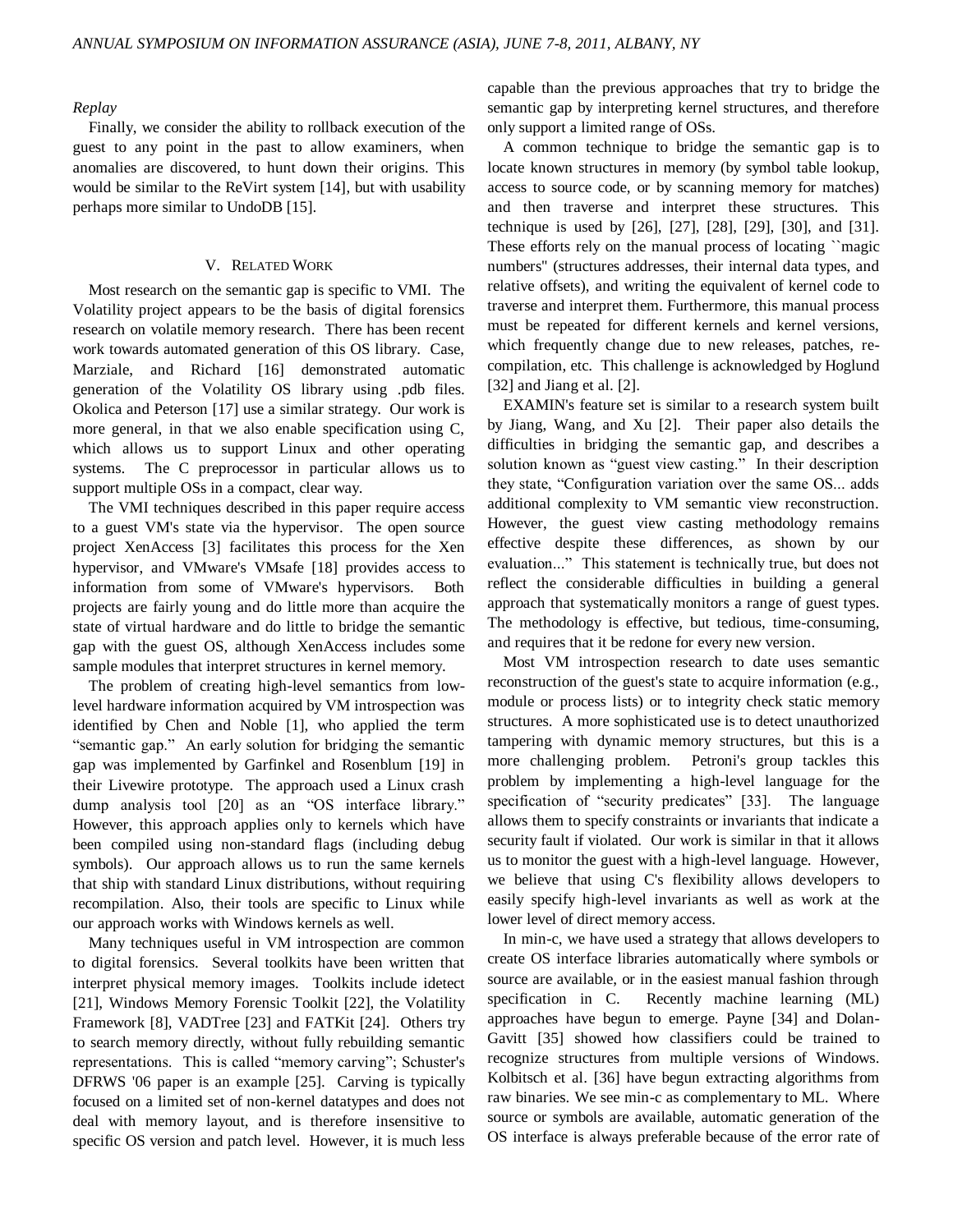ML algorithms. Where it is not, algorithms that output C data structures will allow developers to easily analyze, correct, and store their output.

## VI. CONCLUSION

We presented min-c, a C interpreter that bridges the semantic gap problem facing applications of virtual machine introspection and volatile memory forensics, and showed its applications to VMI-specific security monitors. Like other approaches to VMI, min-c provides tamper resistance by moving security software out of a monitored VM and into the host system. Unlike other approaches, existing security monitor source code requires minimal changes because min-c makes the VM introspection invisible to the code, interpreting data structures and pointers appropriately during execution. Our approach is general within major operating system classes and automated to reduce the need for manual reverse engineering, making it attractive to both forensics and VMI applications. We believe this approach has great promise in furthering the migration of security software from monitored VMs to less vulnerable host systems and as a platform for volatile memory forensics.

#### **REFERENCES**

- [1] P. M. Chen, and B. D. Noble, "When virtual is better than real," in *Proceedings of the Eighth Workshop on Hot Topics in Operating Systems (HOTOS '01)*, Washington, DC, USA: IEEE Computer Society, 2001, p. 133.
- [2] X. Jiang, X. Wang, and D. Xu, "Stealthy malware detection through vmmbased 'out-of-the-box' semantic view reconstruction," in *CCS* '07: *Proceedings of the 14th ACM Conference on Computer and Communications Security*, Alexandria, VA, October 2007, pp. 128– 138.
- [3] B. D. Payne, M. Carbone, and W. Lee, "Secure and flexible monitoring of virtual machines," in *Proceedings of the 23rd Annual Computer Security Applications Conference (ACSAC 2007)*, Miami Beach, FL, December 2007, pp. 385-397.
- [4] N. Sobo. Treetop [Online]. Available: http://treetop.rubyforge.org/index.html.
- [5] R. M. Stallman, and the GCC Developer Community, *Using the GNU Compiler Collection*. Boston, MA, USA: GNU Press, 2003.
- [6] Microsoft Corporation. Visual studio pdb files [Online]. Available: http://msdn.microsoft.com/ en-us/library/yd4f8bd1(VS.71).aspx.
- [7] S. B. Schreiber, *Undocumented Windows 2000 Secrets*. Upper Saddle River, NJ, USA: Addison-Wesley, 2001.
- [8] Volatile Systems. Volatility framework [Online]. Available: https://www.volatilesystems.com/default/volatility.
- [9] H. Inoue, F. Adelstein, and R. A. Joyce, "Visualization in testing a volatile memory forensics tool," To be published at the 2011 Digital Forensics *Research Workshop*, Aug 2011.
- [10] B. Dolan-Gavitt, B. Payne, and W. Lee, "Leveraging forensic tools for virtual machine introspection," Georgia Institute of Technology, Atlanta, GA, USA, SCS Tech. Rep. GT-CS-11-05, 2011, pp. 1-6.
- [11] C. Lattner, "Llvm: An infrastructure for multi-stage optimization," Master's thesis, Computer Science, University of Illinois at Urbana-Champaign, Urbana, IL, USA, December 2002.
- [12] B. Pagel, "Automated virtual machine introspection for host-based intrusion detection," Master's thesis, Engineering and Management, Air Force Institute of Technology, Wright-Patterson AFB, OH, USA, March 2009.
- [13] VMware. Vmsafe partner program overview [Online]. Available: http://www.vmware.com/technical-resources/security/vmsafe/ security\_technology.html.
- [14] G. W. Dunlap, S. T. King, S. Cinar, M. A. Basrai, and P. M. Chen, ―Revirt: enabling intrusion analysis through virtual-machine logging and replay," in *Proceedings of the 5<sup>th</sup> Symposium on Operating Systems Design and Implementation (OSDI '02)*, vol. 36, no. SI, pp. 211–224, 2002.
- [15] Undo Software Ltd. Undodb reversible debugging for linux [Online]. Available: http://www.undo-software.com/
- [16] A. Case, L. Marziale, and G. G. Richard III, "Dynamic recreation of kernel data structures for live forensics," in *DFRWS '10: The Proceedings of the 10th Annual Digital Forensic Research Workshop (DFRWS'10)*, Portland, OR, USA, August 2010, pp. 41–47.
- [17] J. Okolica, and G. L. Peterson, "Windows operating systems agnostic memory analysis," in *DFRWS '10: The Proceedings of the 10th Annual Digital Forensic Research Workshop (DFRWS'10)*, Portland, OR, USA, August 2010.
- [18] VMware. VMsafe security technology [Online]. Available: http://www.vmware.com/ overview/security/vmsafe.html.
- [19] T. Garfinkel, and M. Rosenblum, "A virtual machine introspection based architecture for intrusion detection," in *Proceedings of the Network and Distributed Systems Security Symposium (NDSS '03)*, 2003.
- [20] Mission Critical. Linux. Crash core analysis suite utility [Online]. Available: http://oss.missioncriticallinux.com/projects/crash/.
- [21] M. Burdach. (2005, July 11). Digital forensics of the physical memory [Online]. Available: http://forensic.seccure.net/pdf/mburdach\_digital\_ forensics\_of\_physical\_memory.pdf
- [22] M. Burdach. (2005, July 9). An introduction to windows memory forensics [Online]. Available: http://forensic.seccure.net/pdf/ introduction\_to\_windows\_memory\_forensic.pdf
- [23] B. Dolan-Gavitt, "The vad tree: A process-eye view of physical memory," in *Proceedings of the 8th Digital Forensic Research Workshop (DFRWS '07)*, Pittsburg, PA, USA, August 2007, pp. 62–64.
- [24] N. Petroni, A. Walters, T. Fraser, and W. Arbaugh, "Fatkit: A framework for the extraction and analysis of digital forensic data from volatile system memory," Digital Investigation, the International Journal of Digital *Forensics and Incident Response*, vol. 3, no. 4, pp. 197-210, December 2006.
- [25] A. Schuster, "Searching for processes and threads in microsoft memory dumps," in *Proceedings of the 7th Digital Forensic Research Workshop (DFRWS '06)*, Lafayette, IN, USA, August 2006, pp. 10–16.
- [26] F. D. Baiardi, and S. Sgandurra, "Building trustworthy intrusion detection through vm introspection," in *Proceedings of the 3rd IEEE International Symposium on Information Assurance and Security (IAS '07)*, Manchester, UK, August 2007, pp. 209-214.
- [27] M. Bergdal, and T. A. Sorby, "Using virtual machines for integrity checking," Master's thesis, Informatics, University of Oslo, Oslo, Norway, 2007.
- [28] X. Jiang, and X. Wang, "'Out-of-the-box' monitoring of VM-based highinteraction honeypots,‖ in *Proceedings of the 10th International Symposium on Recent Advances in Intrusion Detection( RAID '07)*, Queensland, Australia, September 2007, pp. 198-219.
- [29] R. Jones. Virt-mem: Tools for monitoring virtual machines [Online]. Available: http://et.redhat.com/~rjones/virt-mem.
- [30] N. Petroni, T. Fraser, and W. Arbaugh, "Copilot—a coprocessor-based kernel runtime integrity checker," in *Proceedings of the 13th USENIX Security Symposium (SSYM'04)*, San Diego, CA, USA, Aug 2004, pp. 179-194.
- [31] R. Riley, X. Jiang, and D. Xu, "Guest-transparent prevention of kernel rootkits with vmm-based memory shadowing," in *Proceedings of the 11<sup>th</sup> International Symposium on Recent Advances in Intrusion Detection (RAID '08),* Cambridge, MA, USA, pp. 1-20.
- [32] G. Hoglund, "DARPA: Rootkit detection," HBGary, Tech. Rep., 2007.
- [33] N. Petroni, T. Fraser, A. Walters, and W. Arbaugh, "An architecture for specification-based detection of semantic integrity violations in kernel dynamic data," in *Proceedings of the 15th USENIX Security Symposium*, Vancouver, B.C., Canada, July/August 2006, pp. 289-304.